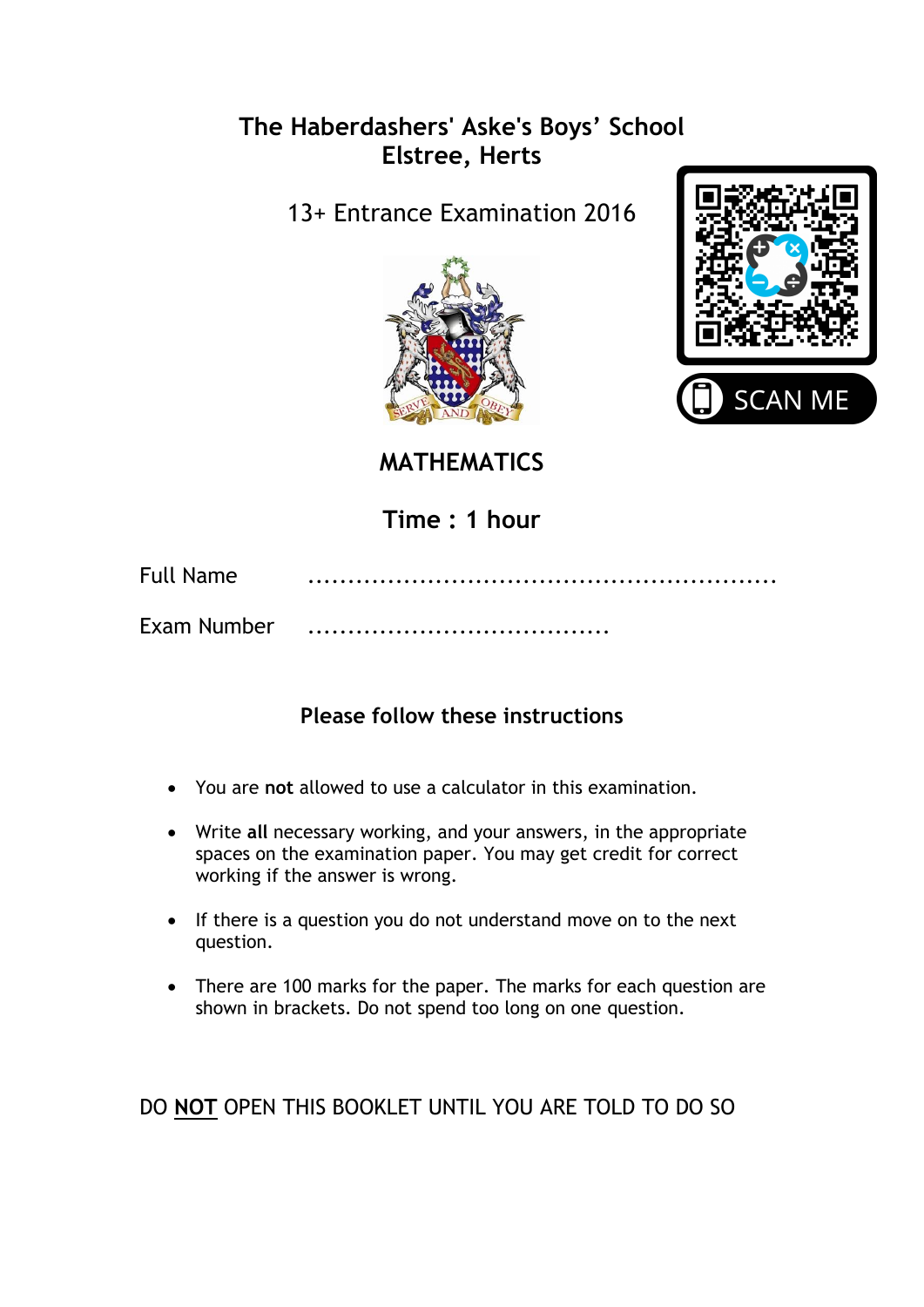1. Work out the value of the following

| (a) | $4+6 \div 2$                 | $[1]$ |
|-----|------------------------------|-------|
|     | (b) $-3-7-12$                | $[1]$ |
|     | (c) $120 + 60 \div (20 - 5)$ | $[1]$ |
| (d) | $-16 \div 4 \times -2$       | $[1]$ |

2. Simplify the following expressions fully  
\n(a) 
$$
3x + 2y + 6y - 5x
$$
 [2]  
\n(b)  $(3a)^2 \times 2a$  [2]  
\n(c)  $xy + 2y^2 + 3yx + 4y^2 + 5x^2$  [2]

- 3. Solve the following equations showing your method clearly.<br>(a)  $3(2x + 9) 7x = 4(x + 3)$
- (a)

$$
x = \boxed{4}
$$

$$
(b) \qquad \frac{x+9}{3} = 15
$$

 $x =$  [2]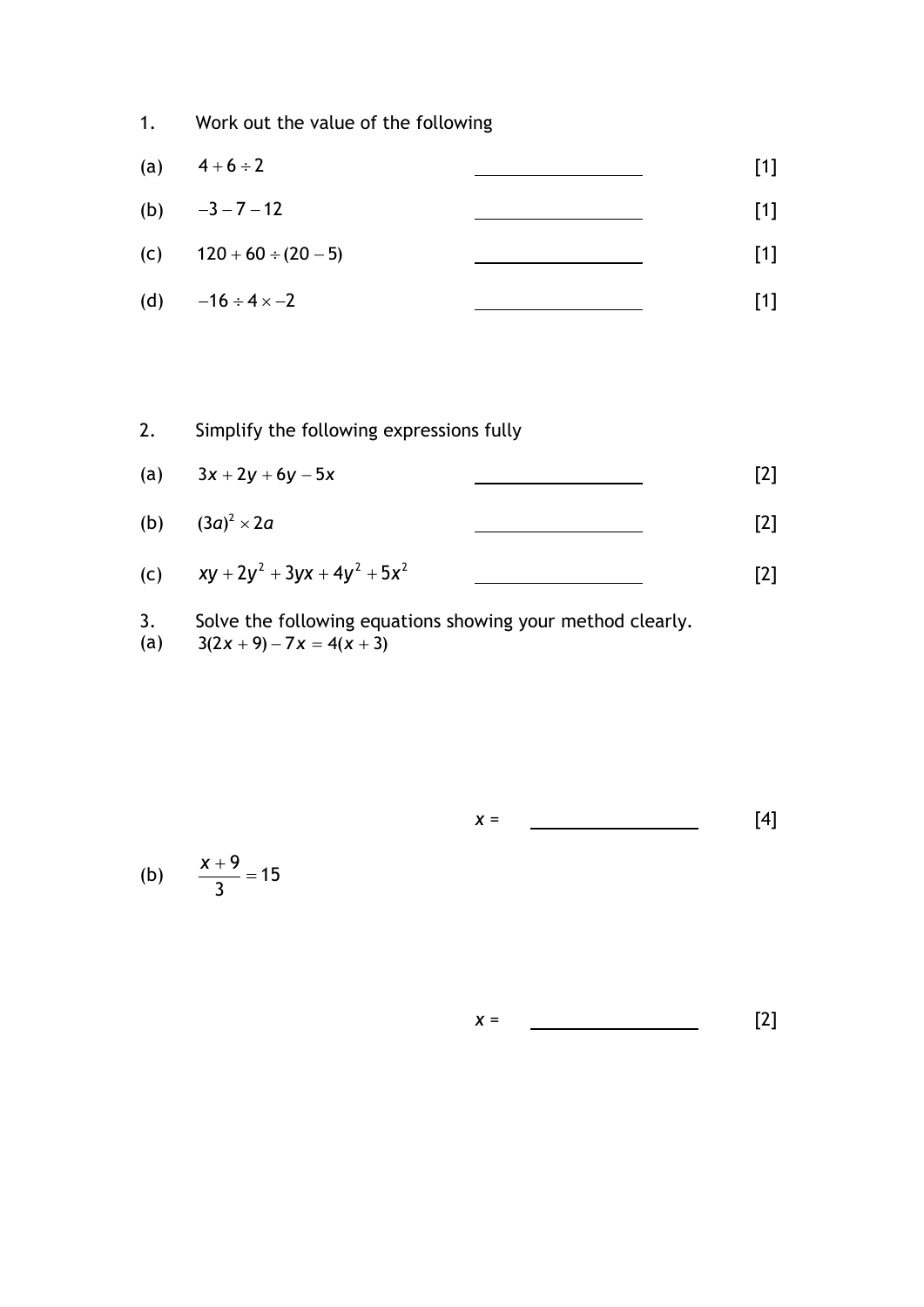4. An Old Haberdasher Tamal is baking some cakes for a bake off. His recipe gives the following information about ingredients for a cake for 6 servings.

| Ingredient    | Amount required |
|---------------|-----------------|
| Sugar         | 210g            |
| <b>Butter</b> | 180g            |
| -ggs          |                 |
| `lour         |                 |

(a) The sugar needs to be split in the ratio 5:1 for the sponge and the icing respectively. Find how much sugar is needed for the sponge.

[3]

(b) Find how much flour would be needed to make this cake for 11 servings.

[2]

(c) Tamal has a box of 20 eggs and plenty of sugar, butter and flour to make as much cake as possible. Find the maximum number of servings he can make.



[3]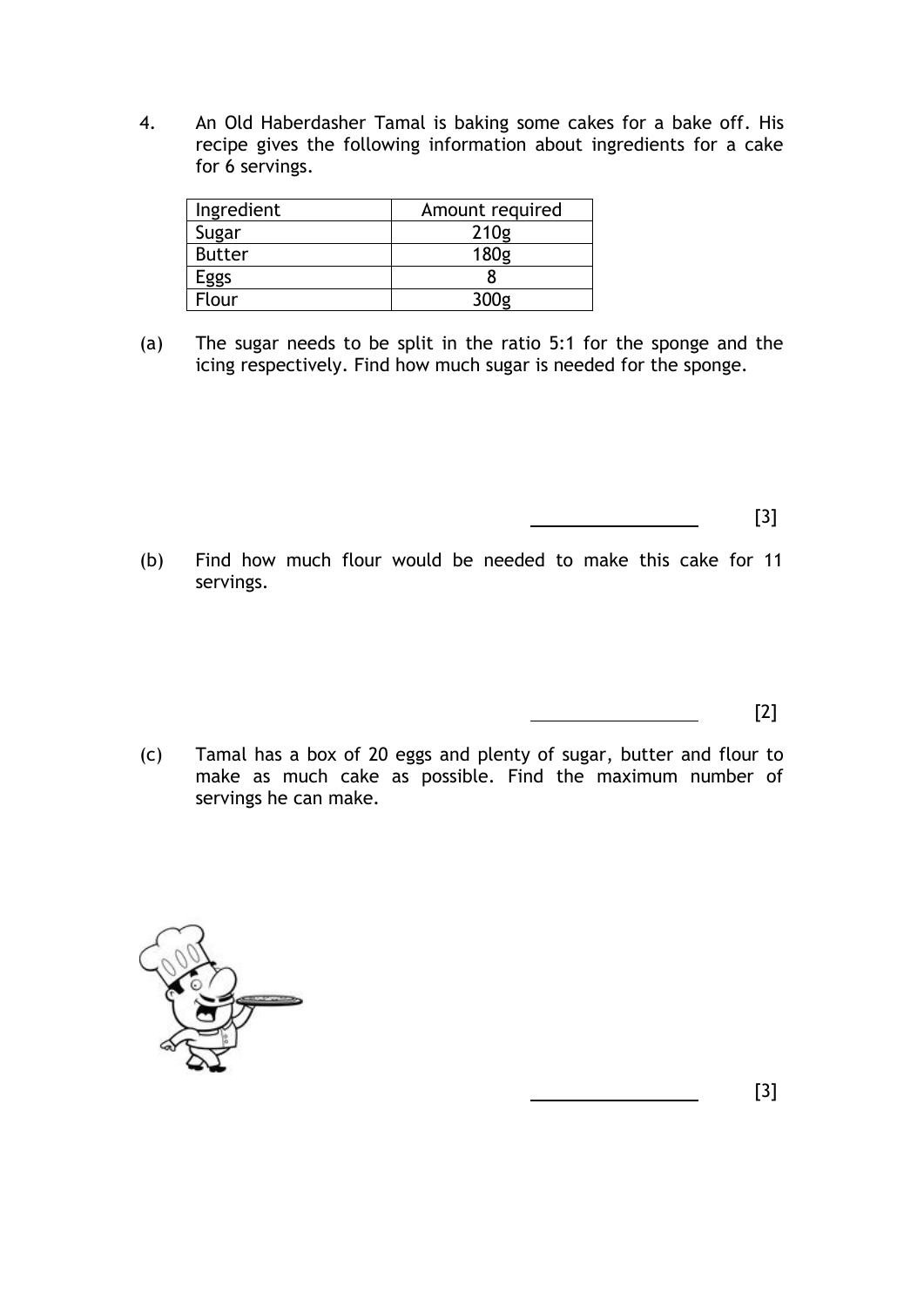5. The graph below shows a line and an arrow shape.



(a) Find the gradient of the line.

(b) Reflect the arrow in the line. [2]

(c) Draw the line with gradient 2 and *y*-intercept 8 on the graph. [2]

6. Work out the value of the formulae below when *x* is -4 and *y* is 0.2.

(a)  $25 - 3x$ [1] (b) 2 *y* [1] (c) *x y* [1] (d) 2 2*x* [1]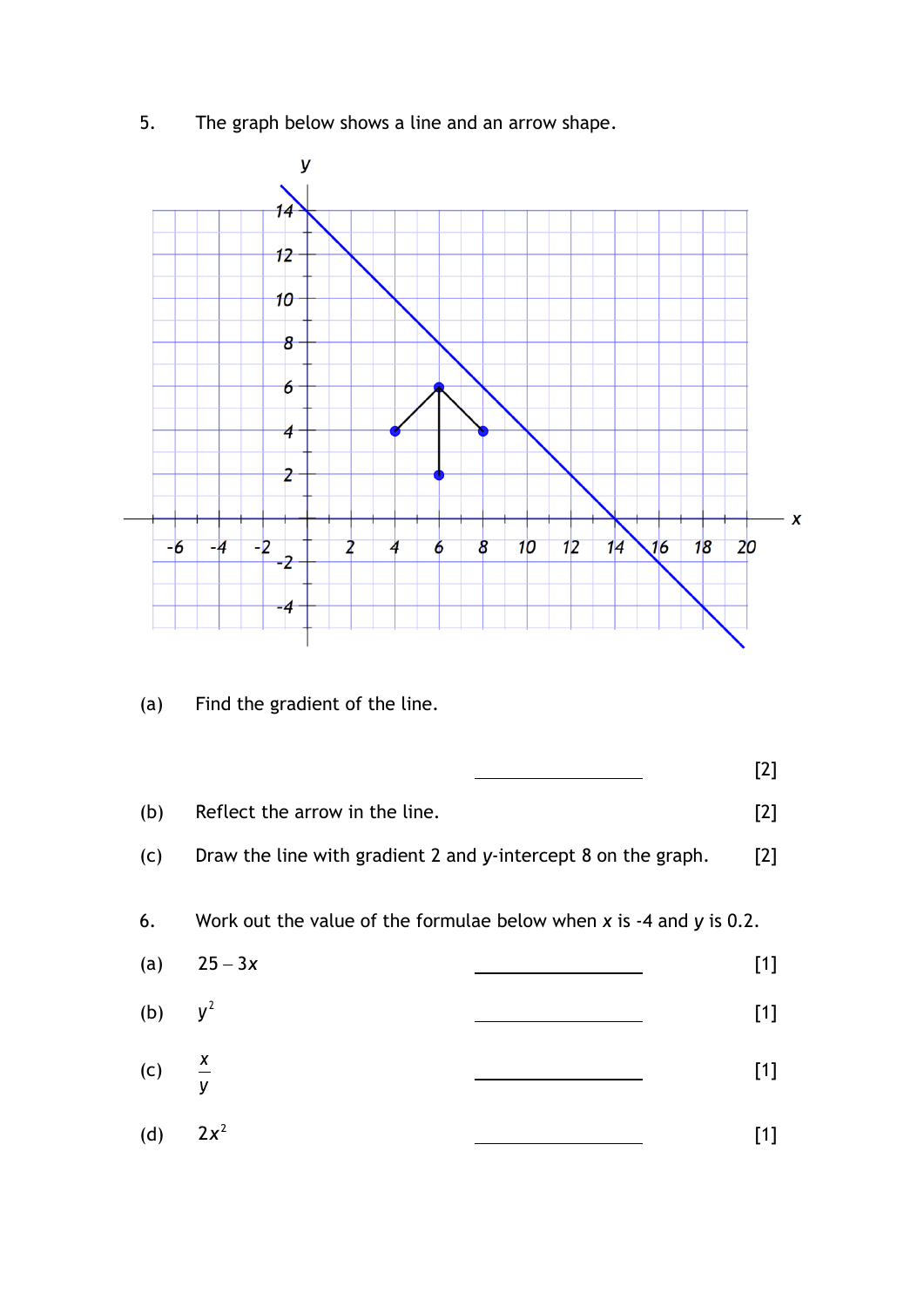- 7. Find the labelled missing angles in the following diagrams. The diagrams are not to scale.
- (a) *ABCE* is a rectangle and *CG* and *DF* are parallel lines.





(b) *BCDEF* is an irregular pentagon and *AF* and *AB* are the same length. ABC is a straight line.

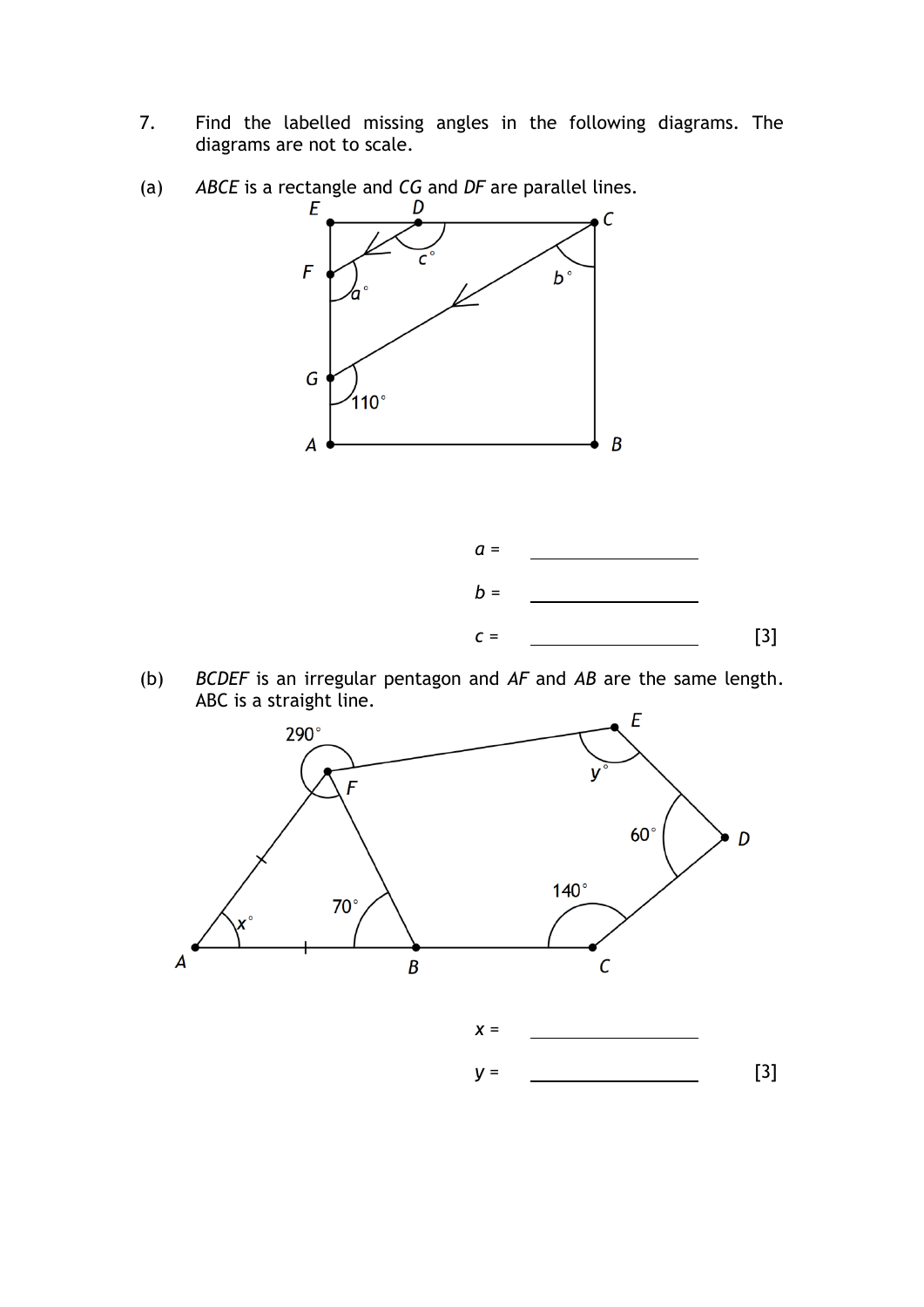- 8. All the items in an antique shop have been reduced by 40% in a sale.
- (a) David buys an antique for £120. Find the price of the antique before the sale.

[2]

(b) David then sells the antique for £150. Find what percentage of the £150 which is profit.

$$
\begin{array}{ccc}\n & & & \\
\hline\n & & & & \\
\hline\n & & & & \\
\hline\n & & & & \\
\hline\n & & & & \\
\hline\n & & & & \\
\hline\n & & & & \\
\hline\n & & & & \\
\hline\n & & & & \\
\hline\n & & & & \\
\hline\n & & & & \\
\hline\n & & & & \\
\hline\n & & & & \\
\hline\n & & & & \\
\hline\n & & & & \\
\hline\n & & & & \\
\hline\n & & & & \\
\hline\n & & & & \\
\hline\n & & & & & \\
\hline\n & & & & & \\
\hline\n & & & & & \\
\hline\n & & & & & \\
\hline\n & & & & & \\
\hline\n & & & & & & \\
\hline\n & & & & & & \\
\hline\n & & & & & & \\
\hline\n & & & & & & \\
\hline\n & & & & & & \\
\hline\n & & & & & & \\
\hline\n & & & & & & & \\
\hline\n & & & & & & & \\
\hline\n & & & & & & & \\
\hline\n\end{array}
$$

- 9. The graph  $3x 2y = 6$  is to be drawn.
- (a) Complete the table of values for the graph. [4]

| X | У              |
|---|----------------|
| 0 |                |
|   | 0              |
| 4 |                |
|   | $\overline{2}$ |



-4

-6

-8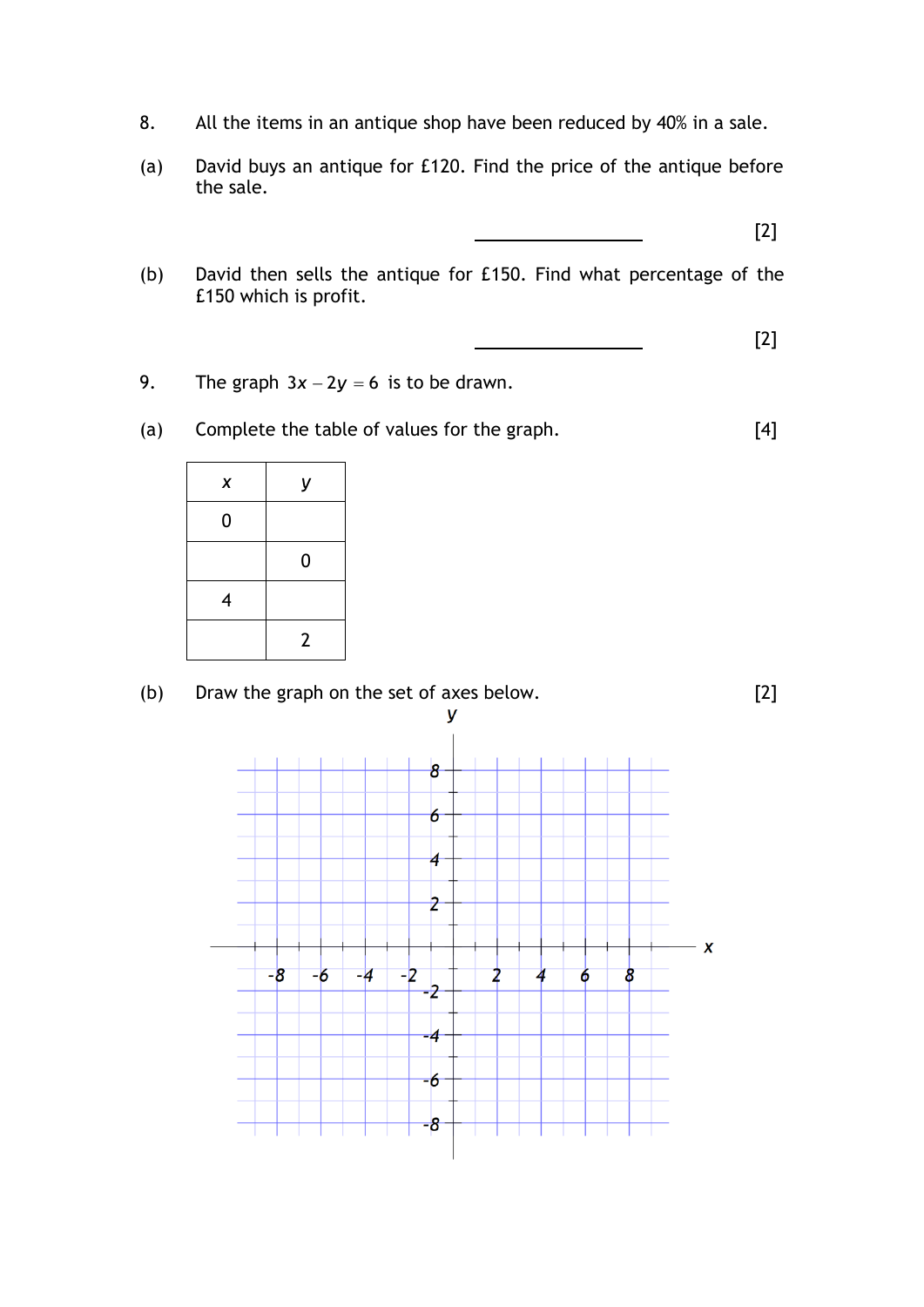- 10. In a test there are 5 marks for correct answers and 2 marks are lost for incorrect answers. Bob got *n* correct answers.
- (a) In terms of *n* find the number of marks he gained for his correct answers.

[1]

(b) He answered 20 questions in total. Find a formula for the number of questions he got wrong.

[1]

(c) Find a formula for the number of marks he lost for the wrong answers.

 $[1]$ 

(d) In total he got 65 marks. Using your previous answers write down an equation in *n* for the number of marks he got.

[1]

(e) By solving the equation find how many questions he got right.

*n* = <u>\_\_\_\_\_\_\_\_\_\_\_\_\_\_\_\_\_\_\_\_\_</u> [3]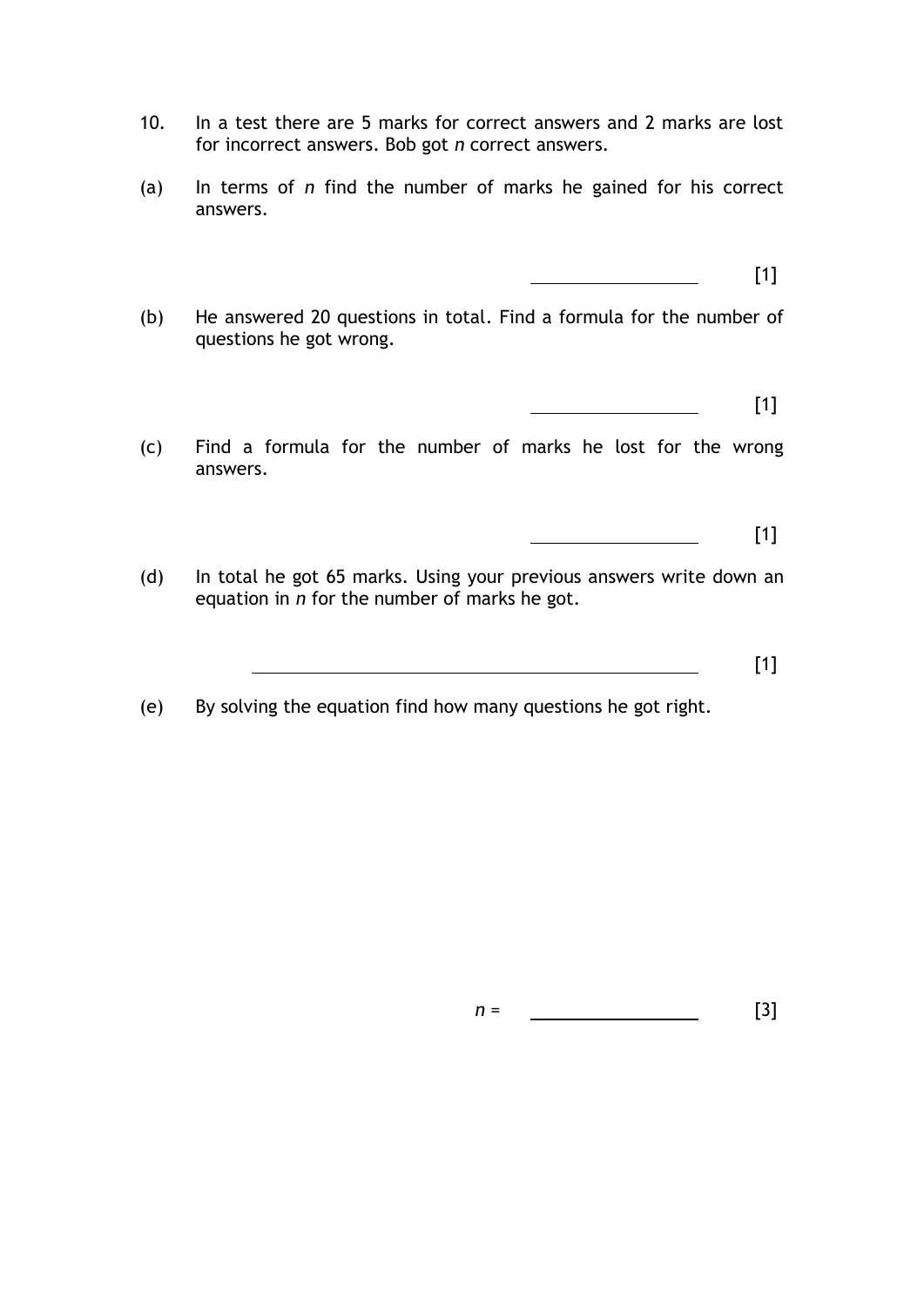- 11. Fill in the missing numbers from these sequences. The rules for each sequence are given.
- (a) In this sequence the same number is added to get from one term to the next.
	- 3, , , 15, [2]
- (b) In this sequence each term is multiplied by the same number to get the next term.

$$
2, \qquad \qquad \boxed{2}
$$

(c) In this sequence the next term is found by adding the two terms before it.

7, \_\_\_\_\_\_, \_\_\_\_\_\_, 15, [2]

- 12. Lewis is driving to meet a friend.
- (a) He travels at 40km/hr for the first 3 hours. Find the distance travelled for the first part of the journey.

[2]

(b) He knows he needs to average 50km/hr for the whole 400km journey to arrive on time. Find the speed he needs to average for the rest of the journey to arrive on time.



[4]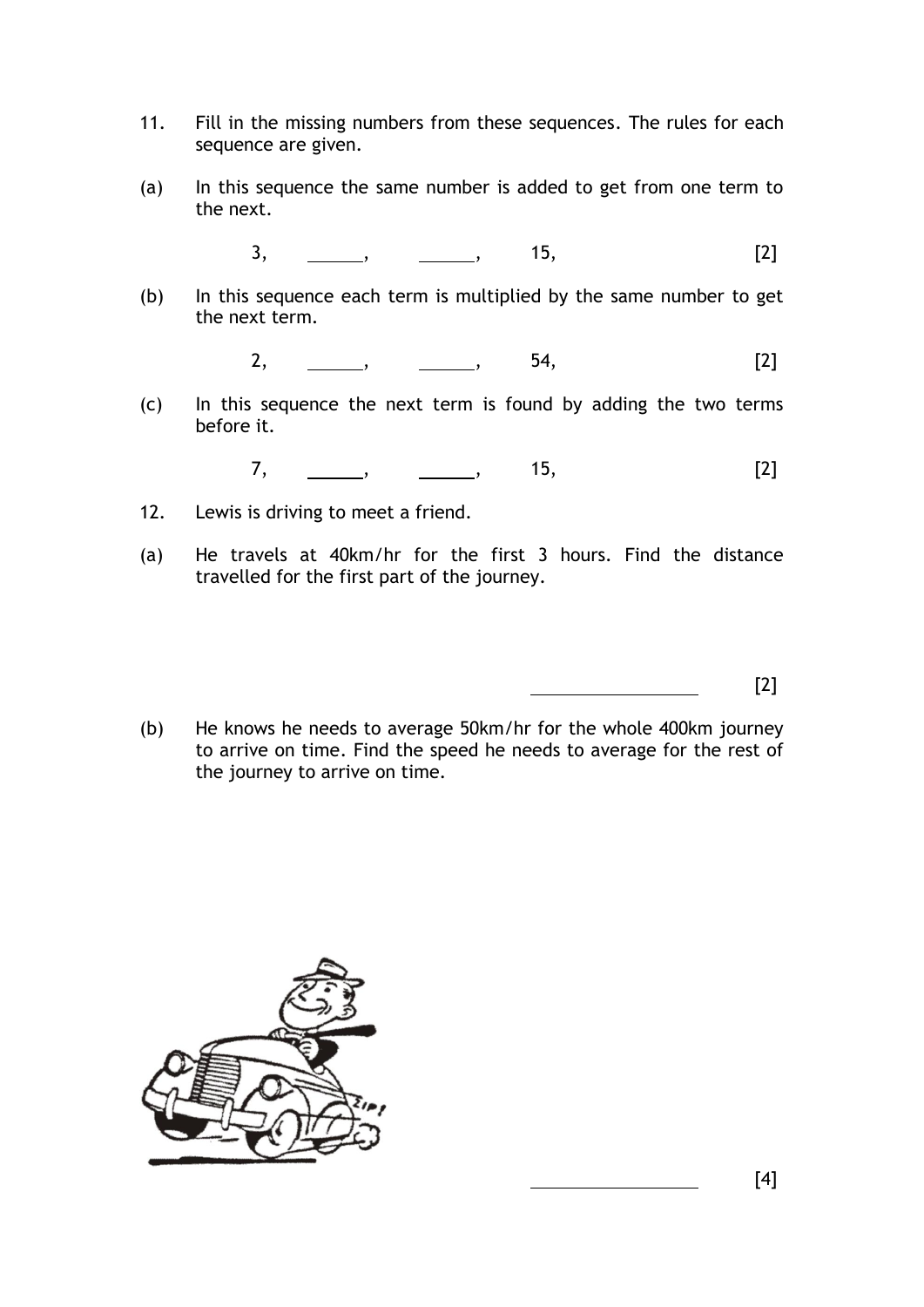13. Eleven pet owners were asked how many pets they had in total. The results are given below.

1, 1, 2, 3, 4, 5, 5, 6, 6, 6, 7

(a) Find the median number of pets owned.

[1]

(b) Find the range of the number of pets owned.

[1]

(c) Two more owners are asked how many pets they have. Including their results the mean goes down to 4 but the mode is unchanged from the mode of the first eleven. Find the number of pets these two pet owners had.



[4]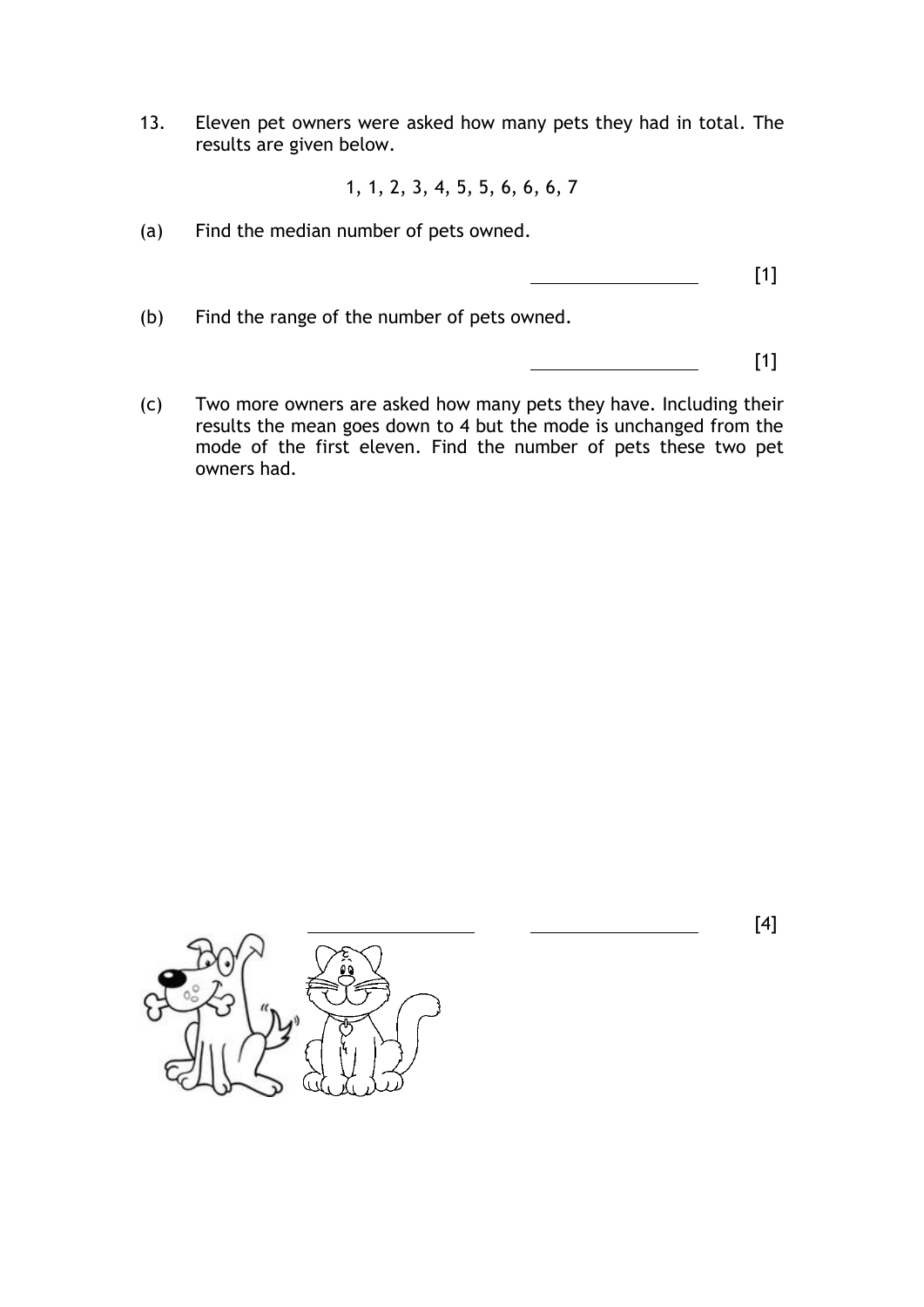



(a) Find the area of the quarter circle, leaving your answer in terms of  $\pi$ .

[2]

(b) Find the shaded area, leaving your answer in terms of *π*.

[4]

15. A shop offers three deals on golf balls. Andy wants to buy a large quantity of balls because he keeps losing his. Find which deal is best giving clear reasoning.

Deal A: Buy 10 get one free Deal B: 10% off Deal C: Buy 5 get a sixth half price

[3]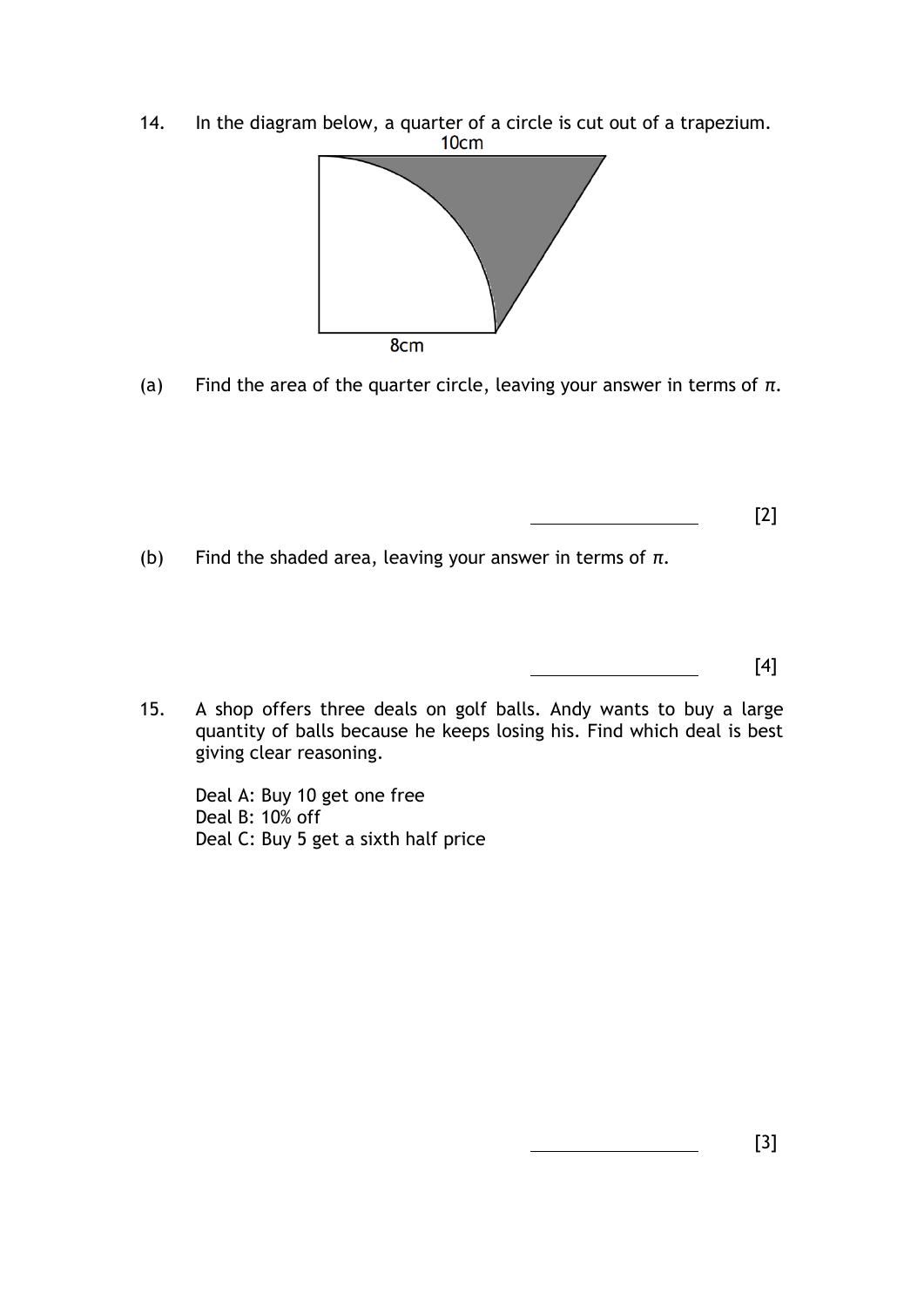16. The nutritional information for some cereal bars is shown in the table below. It shows the fraction of the recommended daily amount (RDA) of two minerals each contains.

| Cereal bar               | Fraction of RDA of<br>Iron | Fraction of RDA of<br>Vitamin D |
|--------------------------|----------------------------|---------------------------------|
| <b>Oatally Brilliant</b> |                            |                                 |
| Cornbix                  |                            |                                 |
| Cheeribyes               |                            |                                 |

(a) James mixes cereal bars. He has half a bar of Oatally Brilliant and two-thirds of a bar of Cornbix. Find the fraction of his RDA of iron he gets from these bars.

[4]

(b) A pregnant woman is told she needs  $1\frac{3}{5}$ 5 times as much iron as the RDA. Her only source of iron is her Cheeribyes breakfast bars. Find how many she should eat to make sure she gets enough iron. Leave your answer as a mixed number.

[3]

(c) A special 100g bar of Oatally Brilliant contains  $\frac{4}{5}$ 9 of the RDA of Vitamin D. Find the mass of the standard bar of Oatally Brilliant.

[3]